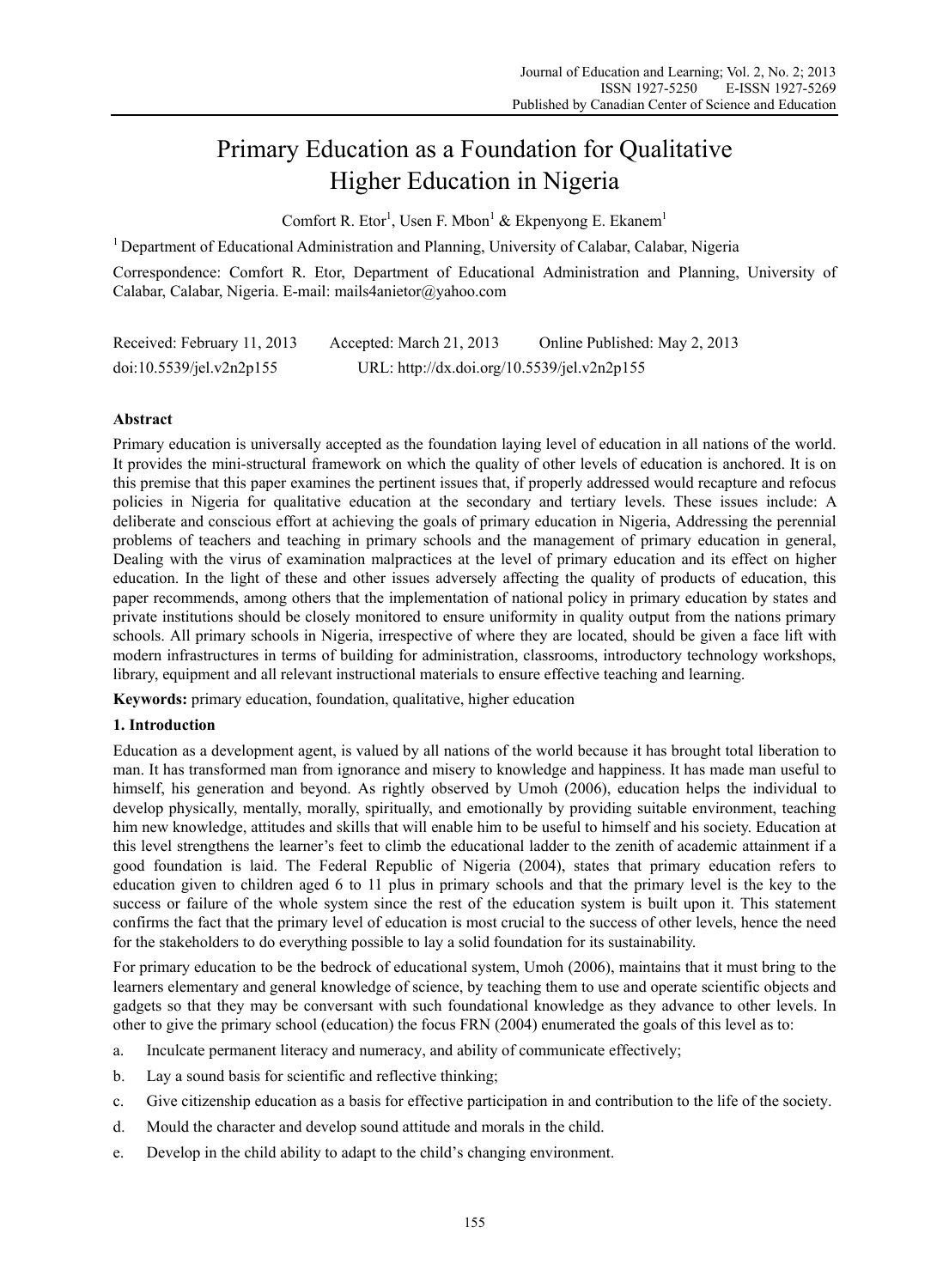f. Give the child opportunities for developing manipulative skills that will enable the child to function effectively in the society within the limits of the child's capacity.

g. Provide the child with basic tools for further educational advancement, including preparation for trades and craft of the locality.

The lunching of the Universal Basic Education (UBE) programme was the Federal Government effort to salvage the primary education system which is the foundation stone of other educational levels and infact, the corner stone of national development (Okpala, 2007). This confirms the submission by the present authors that primary education is the foundation for qualitative higher education in Nigeria. This is because it is the primary education graduates that gain admission into secondary education and later proceed to higher education. In this regard, the quality of output from primary education will definitely produce future professionals, such as technologists, engineers, educationists, lawyers, some of whom will become lecturers in higher education to teach students whose educational foundation is from the same primary education system. The term "qualitative" is used to portray the expected better output from higher education based on the desired good foundation laid at the primary education level.

As pointed out by Ijeoma (2004), Adedeji (2004), Onyeagba (2006), Saidu (2008), and Sen (2010), primary education is the foundation for a child's learning on which every other level of learning depends. In the light of these objectives, this paper examines how the primary school may be seen and rightly recognized as foundation of education in the society. Furthermore, Olaniyan & Obadara (2008), submit that apart from the home as the first agent of socialization, primary school is the first that introduces formal education or literacy to the children. In other words, primary school education is a foundation upon which all other levels of education are built. Armstrong (2008) affirms that certainly, primary and secondary educations are both important elements of the sector, not least because they feed directly the quality of higher levels of education.

# *1.1 Achieving the Goals of Primary Education*

The stated goals are attainable hence the Federal Republic of Nigeria (2004) on education states that these goals must be pursued through making primary education tuition free, universal and compulsory, implementing the curriculum; providing educational services, using practical, exploratory and experimental methods of teaching, using the language of the environment for the first three years as a medium of instruction; making the teacher-pupil ratio 1:35; promoting pupils from one class to another based on continuous assessment; discouraging the incidence of drop out at this level; integrating information and communication technology (ICT) into education in Nigeria; proving basic infrastructure and training of teachers for the realization of these goals at the primary school level, etc. These proposals on the one hand, simply present the functions expected of government or relevant government functionaries charged with the responsibility of management of schools, provision of infrastructure, equipment and instructional facilities. On the other hand, present the functions expected of teachers in laying the foundation for quality output in primary schools. These are considered as follows:

### *1.2 Making Primary Education Tuition Free, Universal and Compulsory*

 For over five decades, the Nigerian government has been advocating universal, free and compulsory education for the citizenry. The Universal Primary Education was launched in the Western region on January  $17<sup>th</sup>$  1955. In 1957, the scheme was launched in the East. The scheme was reintroduced by Obasanjo's Administration in 1976 with an enrolment of 475,760 pupils in primary schools. The Universal Primary Education scheme once again failed because of lack of adequate appraisal of the resources required for its implementation.

In the wake of realization of the importance of education as the basic tool of the Nigerian child for all round development, Nigeria launched the Universal Basic Education scheme on 30<sup>th</sup> September, 1999. Every Nigerian child, it was envisaged would be entitled to basic education up to the junior secondary level. The education would be free, universal and compulsory for all children between the primary and junior secondary schools (Alabi, 2001).

### *1.3 Implementing the Curriculum*

The prescribed curriculum for the primary schools, according to FRN (2004) include languages, mathematics, sciences, physical education, religious knowledge, agricultural science, economics, social studies, citizenship education, culture and creative arts, and computer education. For laying the solid foundation at the primary schools, government offered to provide the following educational services (i) Library services (ii) Basic health scheme (iii) Counseling services; educational resource centre and specialist teachers of particular subjects such as mathematics, science, physical education, language arts, music, fine arts and home economics. When the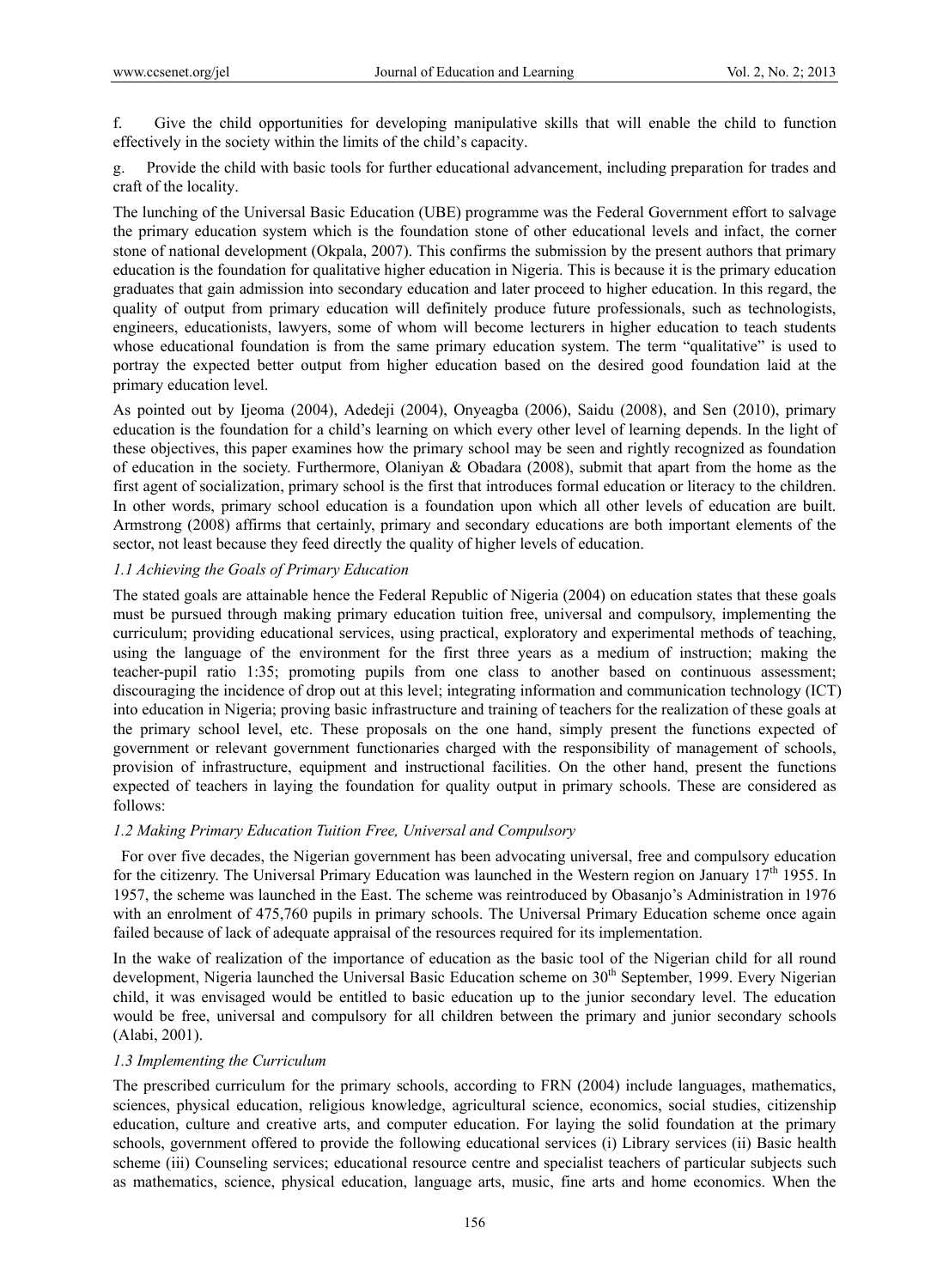government does this in totality, the foundation of education will be concretized.

# **2. Integrating Information and Communication Technology into the School Curriculum**

This is a welcome idea in Nigeria, especially at the primary school level as the world is constantly changing. This is because our nation is advancing scientifically and technologically, hence the need to introduce information and communication technology into the first level in education sector so that the entire educational system can have a dependable foundation. Johnson (2007) defines information as data that has been processed, analyzed, interpreted and meaningful to the recipient of the message. He also defines communication as a source of message and extension of imagination in latent form to assist production, perception and understanding of message.

It is of great importance for primary school children to be able to define what information is needed, know how and where to obtain information, understand the meaning of the information received and can act appropriately based on the information received. They need to be able to use the telephone, television, computer, etc. according to Uya (2000), children should know the meaning, history and uses of computer, computer system concept, and introduction to Ms-Dos, flash drives, programming, windows and computer rhymes. This will widen their knowledge as well as enable them to compete favourably with their counterparts in other parts of the world. This knowledge will help in laying a solid foundation in the primary schools.

Amadi (2007) outlines the importance of ICT to include giving learners the opportunity to apply and develop their ICT capability through the use of ICT tools to support their learning in most subjects, enabling pupils to use these technologies to design, deliver, select, administer and extend learning or communicate with experts, colleagues, peers both in and outside the classrooms. She confirmed that in this age of computers, learners have to understand the language of computing in order to carry out basic operations such as processing, checking information through surfing the computer to visit websites, sending and receiving information, storing and retrieving data, buying and selling, playing games, music and a host of other activities that are now available. But the problem facing the system is poor funding, hence ICT through introduced at this level, is at theory stage with no computers for practical. If the foundation must be laid properly, each school must be provided with computers for effective teaching and learning of the basics as outlined by Uya (2000).

However, there is evidence that the use of introductory technology alone does not guarantee better education. In Cuban's 1999-2000 study of Silicon Valley Schools, there was evidence that ten percent of the teachers used computers to teach, at least, once a week, but there was no evidence that information technologies increased student's academic achievement. He concluded that most investment in computers in the schools provide very poor returns. This is not because the use of computers are no more necessary as an instructional aid, but according to Cuban's findings nearly 90 percent of elementary and secondary school teachers still give lectures the old fashioned way, hence most computers in schools were returned to laboratories and used primarily for internet searchers and word processing.

### *2.1 Primary Education as the Foundation of Education*

A house that has a shaky foundation will eventually collapse sooner or later. This is why it is advisable to employ the services of experts when one is set to build a house. In laying an enduring foundation for the entire education sector to build on, the providers of primary education should:

- a. Lay the foundation in quality of teachers
- b. Lay the foundation in quality of instructional materials/facilities
- c. Lay the foundation in proper funding
- d. Lay the foundation in quality output from primary schools

These are discussed below:

### 2.1.1 Laying the Foundation in Quality of Teachers

The teacher is the facilitator of learning. Without the teacher, most of the goals and aims of education cannot be achieved. The teacher holds the key to learners' educational attainment; if he can use the key effectively, the needed foundation will be laid in the primary level hence the need for him to be properly trained. The FRN (2004), recognizes this fact and emphasizes that teacher education shall continue to be given major emphasis, since no education system may rise above the quality of its teachers. Presently, the training of teachers for this level of education is done at the colleges of education, National Teachers' Institute, Institute of Education and Faculties of Education in Universities and School of Education in Universities of Technology. This is because the government has phased out teachers with Grade Two Certificate (TCII), and pegged minimum qualification for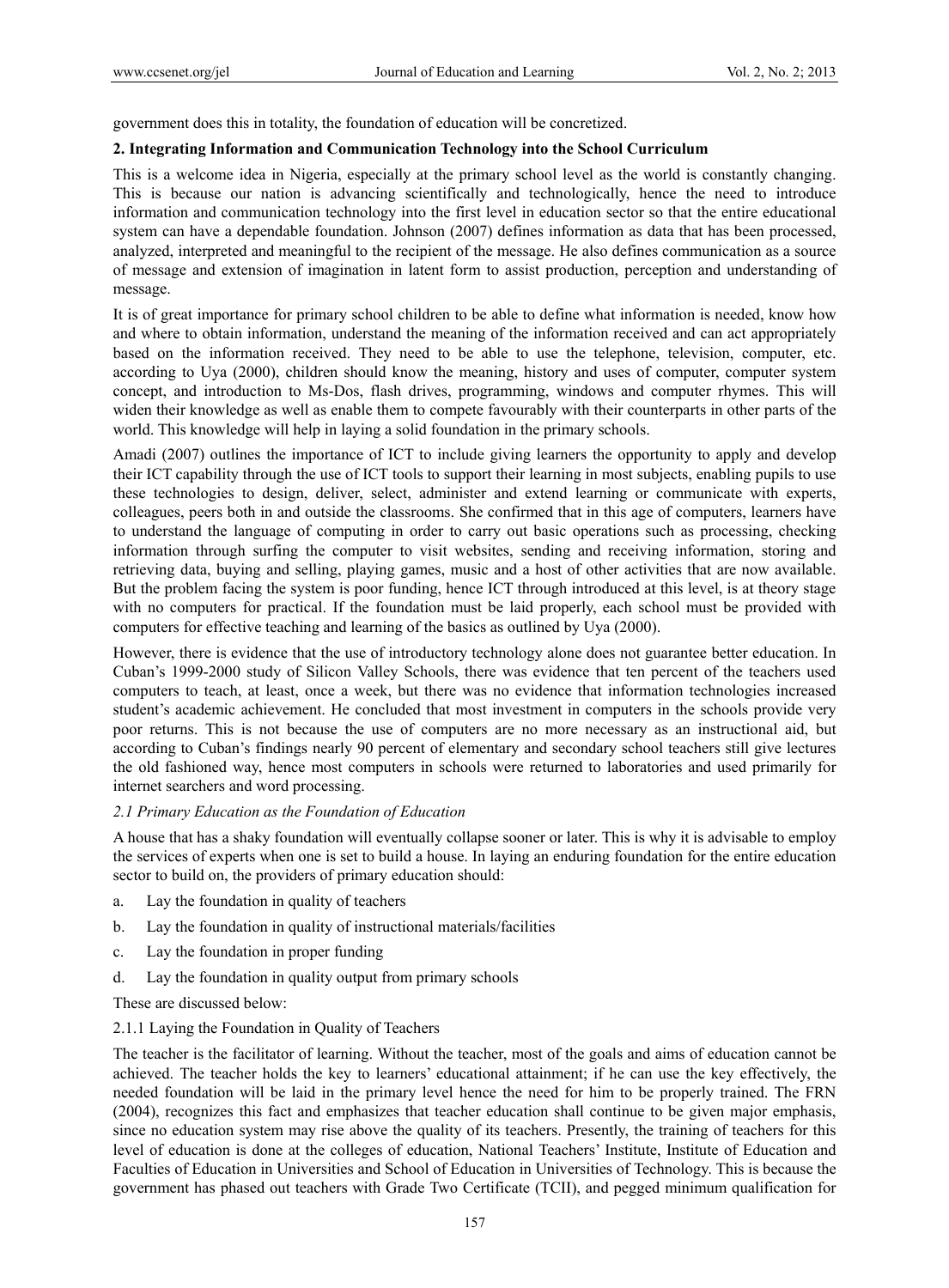teaching in the primary school at Nigeria Certificate in Education (NCE). These institutions that are mandated to train teachers for the primary schools should endeavour to enrich their programmes so as to equip these teachers for better foundation laying in our children. Competent teachers should be employed to train these teachers, and students without the required entry qualification should not be admitted in the teacher training programmes. The programmes should be reviewed from time to time to suit the changes in the educational system due to technological and scientific changes in the society. At the end of the programme, only the competent teachers should be sent into the system, because it is only this set of teachers that can lay a solid foundation in the primary school.

Nakpodia (2001) also points out that teachers that are already serving should be retrained in order to make them functional in their jobs. This could be done through in-service education programmes or courses which include workshops, seminars, conferences, induction or orientation programmes, part time or sandwich courses and effective supervision by the bodies concerned. Effective supervision can go a long way in helping the teachers in our primary schools to lay solid foundation for other levels to build on. Accordingly, Chike Okoli (2006) enumerates teacher improvement purposes to include:

- a. Ensuring that teachers do their assigned work effectively.
- b. Ensuring new teachers receive training to enable them function effectively on the job.
- c. Providing professional information to teachers
- d. Guiding teachers to sources of instructional materials
- e. Providing technical assistance to teachers, e.g preparation and use of teaching aid.
- f. Ensuring that discipline is maintained in the classroom.
- g. Maintaining high morale among the teachers.
- h. Suggesting ways of improving teacher's performance.
- i. Providing an opportunity to discover teachers with special abilities or qualities.

Any teacher that is so guided should be able to lay an enduring foundation for Nigeria's Educational System. In the foundation laying, the teacher plays various roles. Chike-Okoli (2006) states that the teacher that must improve instruction and lay a solid foundation has to do so by:

- a. Planning his lesson, developing sound teaching principles and techniques.
- b. Employing all possible teaching resources, providing appropriate and suitable learning conditions.
- c. Helping the children to develop the desired skills, attitudes and competence
- d. Supervising children's performance
- e. Helping pupils to identify and providing conducive atmosphere in which they will love to work.

f. Creating challenging activities for learners to think and providing various learning experiences to cater for individual difference among the learners.

g. Acquiring a good understanding about his learner's maturational and intellectual levels so that he can choose appropriate content and methodology for instruction.

h. Keeping accurate records of work and performance of the students, giving exercises, making assignments, evaluating learners, checking their notebooks and exercise books and encouraging them to do private reading and making good use of the library (if available).

Dewey cited in Neill (2005) has been presented as the modern father of experiential education. He was concerned with why so many students hate school and the need for an educator to take into account the unique difference between each student as a way of tackling the problem. He contended that even when a standard curriculum is presented using established pedagogical methods each student will have a different quality of experience. To this end, teaching and curriculum must be designed in ways that allow for such individual differences. Dewey therefore proposed that education should be designed on the basis of a theory of experience with a focus on continuity and interaction. On continuity Dewey argued that we learn something from every experience, whether positive or negative and one's accumulated learned experiences influence the nature of ones future experiences. In other words, every experience in some way influences all potential future experiences for an individual. Continuity refers to the idea that each experience is stored and carried on into the future whether one likes it or not.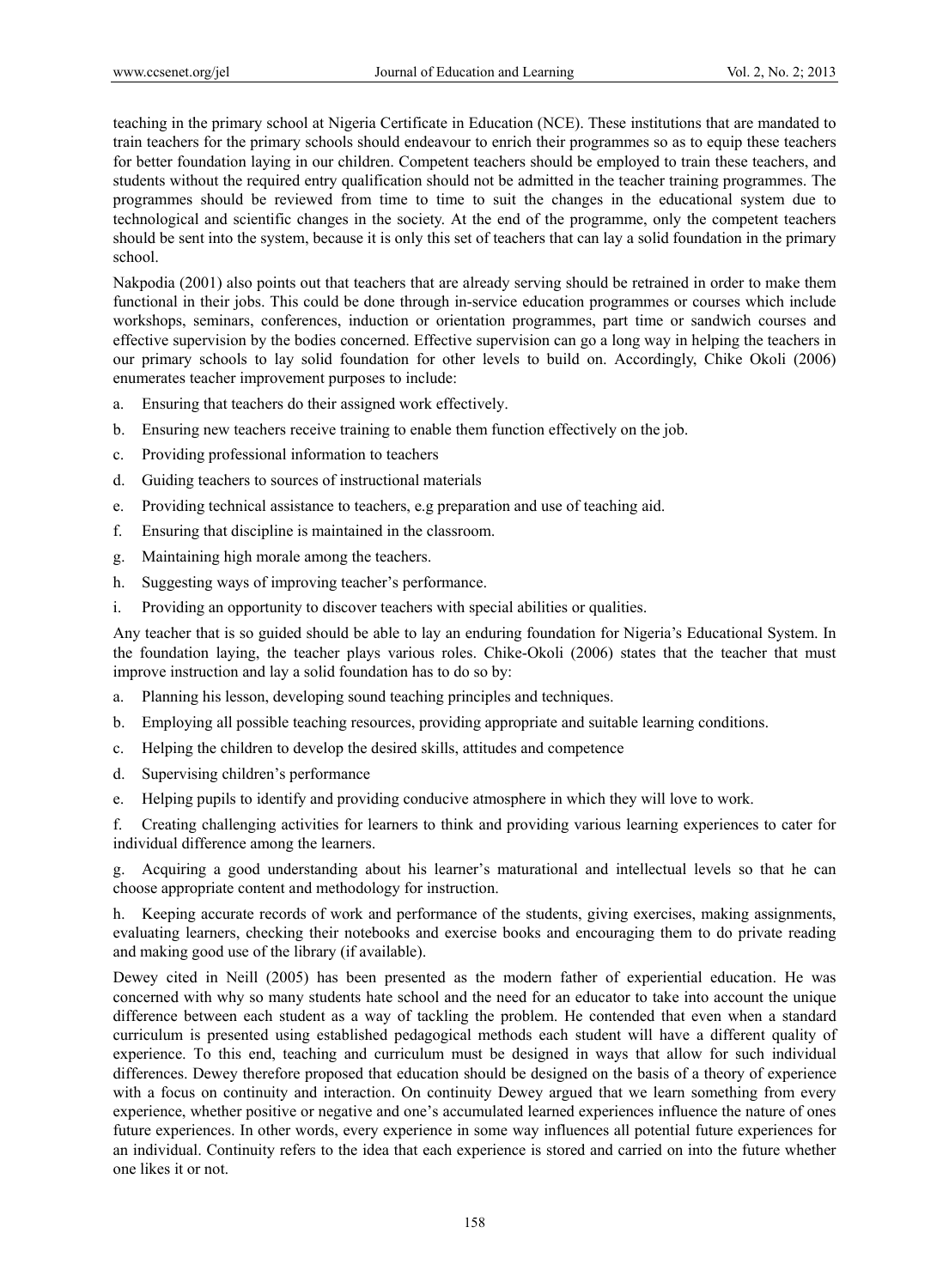On the aspect of interaction, Dewey submits the hypothesis that your current experience can be understood as a function of your past (stored) experiences which interacting with the present situation, create an individual's experience. He therefore contended that the teacher with good insight into the effects of past experiences with students bring with them better insight that will enable the teacher to provide quality of education which is relevant and meaningful for the students.

## 2.1.2 Laying Foundation in Quality of Instructional Materials/Facilities

The instructional materials and facilities are of great importance in the school system. Without them no meaningful learning can take place. For teaching, these materials should be provided – chalkboard, chalk, maps, globes, textbooks, magazines, chairs and desks, musical instrument, cupboards, school diary and register, continuous assessment, record books, charts, etc. others include school facilities such as buildings, pipe borne water, good lightning, television, video machine and tape recorder.

Similarly, Umoh (2006) maintains that the learners must be made familiar with radio, television, kerosene and gas cookers, scientific toys, instrument and machines. The learner must be allowed to use, touch, feel and play with them. He contends that, the construction of some of these instruments, where possible, by the teachers is to acquaint them with their structural components, even if the materials are improvised is an important part of science education in the primary school. For any teacher to perform the above functions judiciously in the primary school, he or she must not only be well trained but must be adequately motivated for the job. But this has not always been the case with teachers in our public primary schools, hence the generally observed nonchalant attitudes to work by teachers, resulting in ill-equipped children or poor foundation laying in children.

It therefore means that teachers are left out in the provision of instructional materials for effective foundation laying in the primary school. The school should provide the funds required for the improvisation of the relevant instructional materials for effective foundation laying in the primary schools. Some of the improvised materials can be supplied by the learners through their parents and the Parents Teachers' Association (PTA). Since government alone may not provide all the instructional materials needed for effective teaching and learning in our primary schools, where possible, it should be a joint venture between the parents and the relevant arm(s) of government concerned. The same approach may be necessary for the provision and maintenance of school structural facilities.

### 2.1.3 Laying the Foundation in Proper Funding

The Universal Primary Education (UPE) introduced in 1955 by the government of Western Region and in 1957 by the government of Eastern Region collapsed because of poor funding. In 1976, the federal government of Nigeria launched the Universal Primary Education which also failed due to lack of proper planning and funding. Accordingly, Onwueme (2001), notes that funding of education in Nigeria has been problematic over the years. He maintains that funding of primary education in particular should be handled by the three tiers of government. Accordingly, Onwueme (2001), report that:

a. Federal Government should be responsible for the provision of building and furniture, teachers' salaries and allowances and payment for the teacher-training programme.

b. State government should be responsible for the provision of equipment and libraries.

c. Local government should assume responsibility for non-teaching staff salaries, textbooks and maintenance of buildings

d. Parents should provide writing material and clothing for their children. Furthermore, Decree 31 of 1988 which established the Primary Education Commission offered the formula for funding of primary education as follows: Local Government 80%, State Government 30%, Federal government 20% while decree (3) of January 1999 made 100% funding of primary school the responsibility of local government councils. According to him, the recent revision of allocation formula whereby 41%, 36% and 23% allocated to the Federal, State and Local Governments have not been received by all concerned.

Fafunwa (2001) maintains that the Universal Basic Education covers non-literate Nigerians who make up 45% of our population in addition to all children of school age which represents another 20% of the population making a total of about 70% of Nigerian's population. He believes that 70% of education budget should be allocated to this level of education, because according to him, a system that neglects primary education, which is the very foundation of the entire educational system will not have good secondary or good university education, and neither its economy, nor its people will progress, and as a result poverty, ignorance and disease will envelop the people. However, the funding of UBE Programme in Nigeria has been enhanced in recent times as pointed out by Ekwere, Agunwena & Okodoko (2008) that foreign governmental and non-governmental bodies are also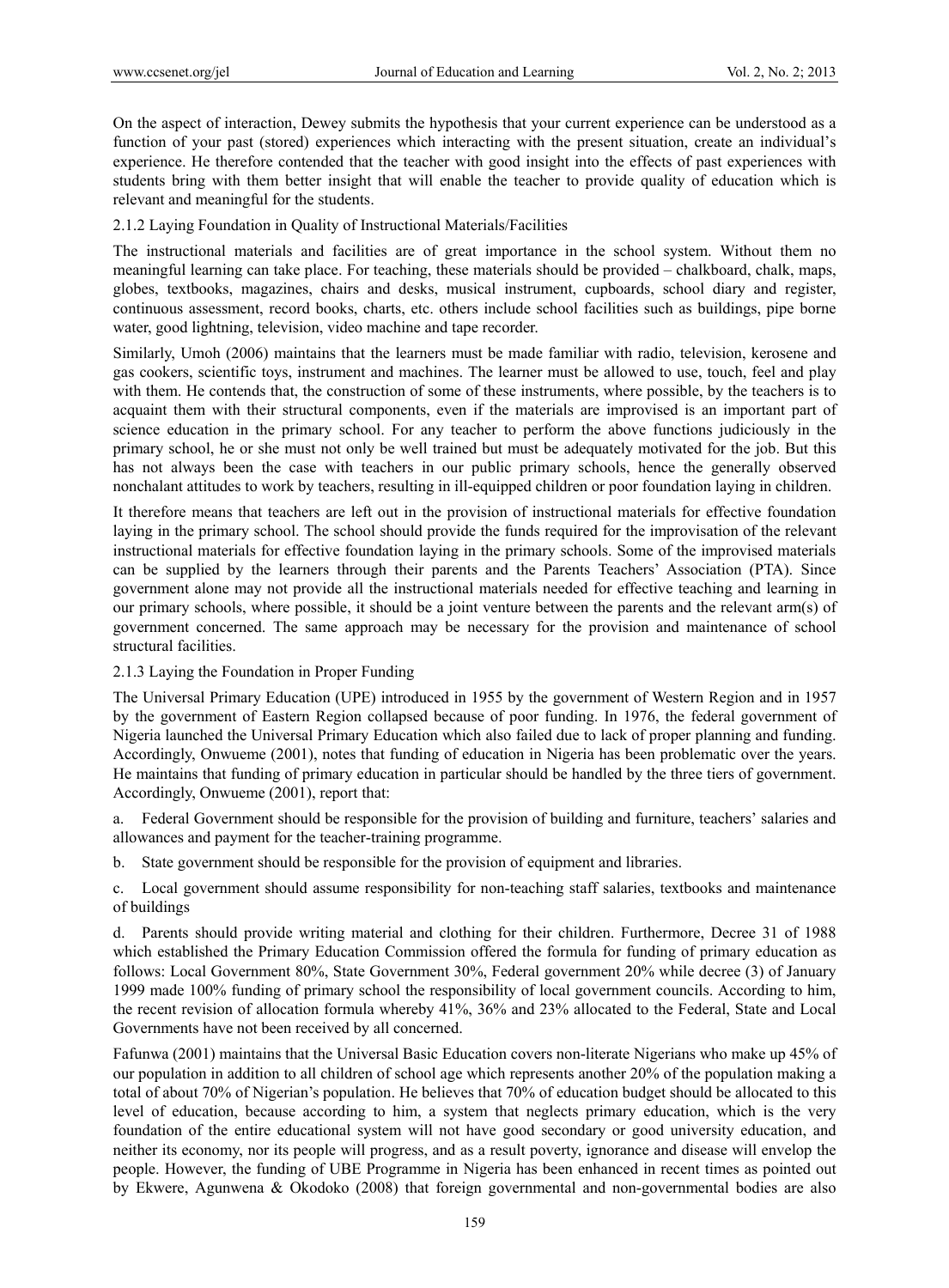rendering some forms of financial assistance. These bodies are the World Bank, United Nations Educational, Scientific Cultural Organizations (UNESCO) and United Nations International Children Emergency Fund (UNICEF).

2.1.4 Laying Foundation in Quality of Output from Primary Schools

The success of the entire educational system in Nigeria depends greatly on the output from the primary schools. By quality of output, it means the quality of the child or children processed from our public primary schools after six to eight years of schooling. This concern was expressed by Okoro (2005) by posing the following questions – what emerges from the learner who has acquired this level of education? What are the expectations? What can the person (child) do? What can he not do? What problem can he/she solve for self, family and community? What problem is beyond the scope of the education the person has acquired? A careful study of our primary school system, its functioning and output would enable us provide objective answers to the above questions. But can we, on its face validity assert that there is anything like quality of output in our public primary school? Whatever the case, what are the expectations?

The Federal Republic of Nigeria (2004) spells out the goals of what the learners are expected to do at the end of acquiring this level of education to include ability to communicate and think effectively, ability to think scientifically, reflectively, and acquiring permanent literacy and numeracy. Can we candidly say that such foundations have been laid in our children in primary schools? Can a primary school child confidently express himself orally or in writing as a proof of good foundation laying in schools? What really are the problems? Actually, generally speaking, these children are unable to acquire the expected skills because of so many factors that militate against the effective functioning of our public primary schools. These include lack of commitment to qualitative education by all the stakeholders in terms of appointment and training of qualified teachers as administrators of primary schools, recruitment of qualified teachers, motivation of teachers, and regular payment of teachers' salaries. To this end, all the stakeholders must play their roles creditably. The three tiers of government must provide the necessary infrastructure, equipment and relevant instructional materials for effective teaching and learning in the primary schools. The recruitment and selection of teachers for primary school should be based on proven ability and interest in the education of the child and requisite entry qualifications into the teaching profession. Serving teachers should be sufficiently motivated so as to take their teaching assignment seriously.

Parents are expected to play their roles by providing learning materials and proper upkeep maintenance for their children in schools. They should cooperate and collaborate with teachers to ensure that the child does his/her homework, studies at home after school, and report abnormal behavior to the teacher for academic counseling and guidance at school. Teachers and parents should encourage children to learn instead of helping them to cheat in examinations. Teachers should concentrate all their efforts on teaching during school hours than reserving such important lessons for private lessons for which parents are made to pay compulsorily.

The headmaster/headmistress, school inspectors/supervisors should do their work effectively by ensuring that proper and periodic supervision of teachers is carried out at least twice in a school term to ensure improved performance by teachers. There should be prompt and regular payment of teachers' salaries and allowances as well as other incentives to boost their morale at work. It is the opinion of these authors that if these measures are judiciously adopted, the teachers are bound to take laying solid foundation in the education of our children in primary schools more seriously, and that expectation is achievable.

### **3. Problems of Foundation Laying of Primary Schools**

From the discussions above, it is evident that problems abound in primary education in Nigeria. As pointed out by Adesina and Ajayi (2006), the problems in primary education in Nigeria include inadequate funding, inadequate facilities/learning materials, lack of motivation for teachers, inconsistencies in government policies, and inadequate schools supervision by government officials. Each of these problems have sub problems for example, can we justifiably say that the so-called inadequate funding has been judiciously utilized for the management of our primary schools? This is a problem because where there are urgent academic needs and the funds are not readily available for use, the school business activities are hampered and the administrator and teachers are frustrated.

Alani (2005) contends that the problems of public primary schools are inadequate physical, material, and human resources needed to give qualitative education. He lamented that this has remained a perennial problem arising from the age-long neglect of the funding of education. A case of neglect of primary schools where our Nigerian elites had their initial education was reported by Ubani (2007) in the House of Representative contract scam. The amount of money spent in the renovation of magnificent residence of the speaker could have been used to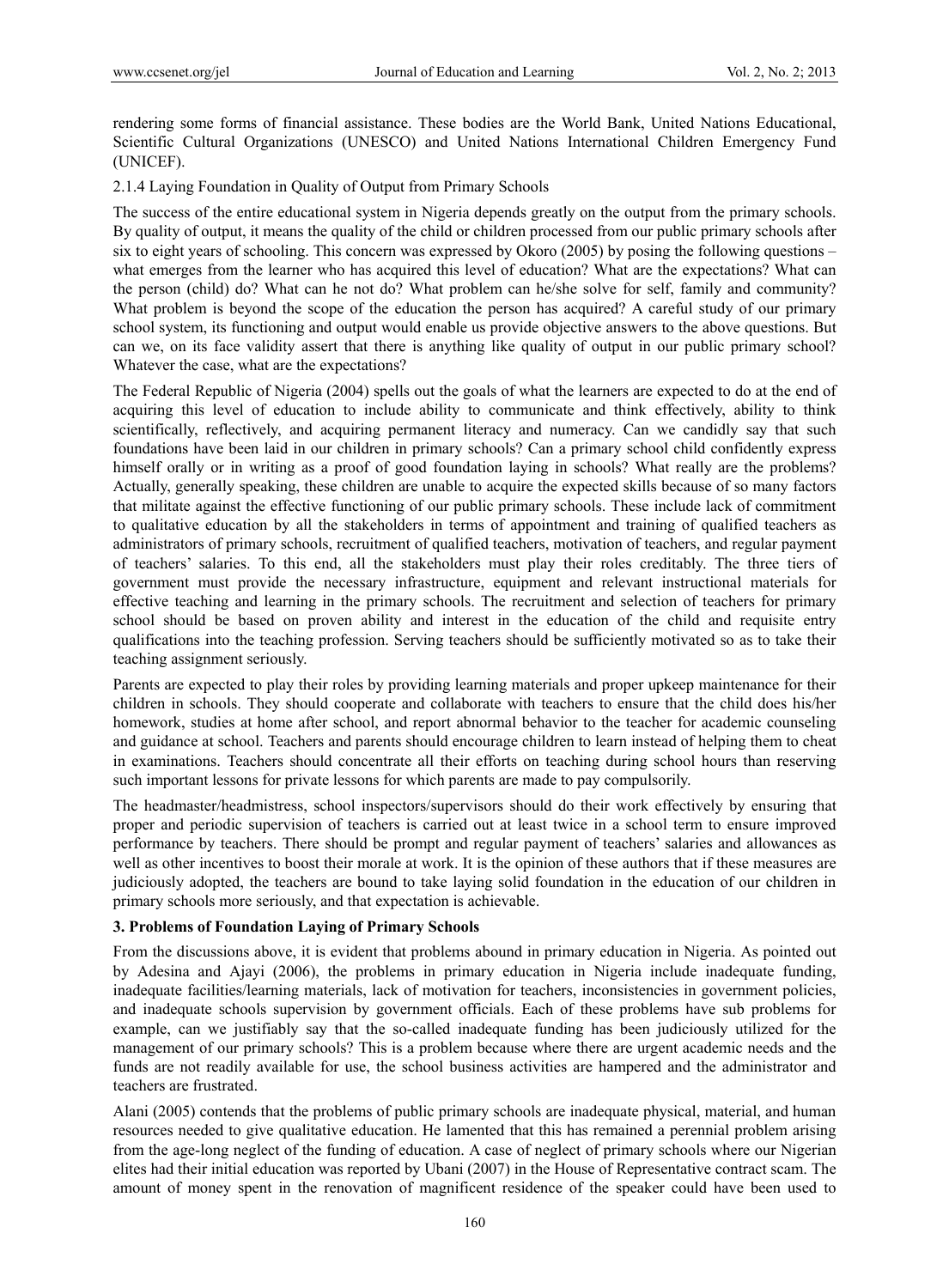rebuild a thousand of dilapidated primary school blocks across the country, like the one at the Holy Cross School, Ikire, where the former speaker had her primary education (The Punch Newspaper, August 24, 2007). In some cases when the government manages to erect one classroom block out of four buildings required to accommodate the pupils, the remaining children are cramped into the same building, thus making effective teaching and learning impossible.

The persistent outcry on the problems of primary education in Nigeria tends to raise the question of whose responsibility it is to manage this foundation laying level of education. Emetaron (2005), contends that although primary education is a constitutional responsibility of local government, the sector has consistently remained an "orphan" which explains its piteous state of affairs. This is a serious matter which should be carefully addressed by all stakeholders in the education sub-sector. Oladipo (2005), has however, lamented that efforts made so far to make education qualitative and functional have not yielded desirable results in Nigeria due to socio-cultural and political diversity of the nation, hence, the observed variations in the implementation of the national policy on education. If education is the right of every Nigerian child and adult, efforts should be made to remove every form of socio-cultural and political barriers against the successful implementation of primary education policy objectives in Nigeria.

Teaching for foundation laying in primary education requires quality of teachers and in adequate quantity in all primary schools in the country. Anything short of this, result in poor quality of output and serious fall in academic standards, and a failure of the Universal Basic Education (UBE) in the country. Omoregie (2005) submits that during the launching of Universal Basic Education (UBE) in Sokoto in 1999, the President, Chief Olusegun Obasanjo blamed the fallen standard of education on the acute shortage of qualified teachers in primary school. If this is a true report, then the problem of acute shortage of qualified teachers in primary school teachers must be addressed. This may border on teacher motivation and retention, as some talented teachers may have been frustrated out of the system due to poor and irregular payment of salary, low status of primary school teachers as perceived by parents and the public and so on.

Another problem that tends to affect good foundation laying in our primary school is the number of subjects taught by each teacher. Oladipo (2005), in his study on primary education policy implementation (the Nigeria experience), notes with dismay, that there are 14 subjects on the primary school time-table. The curriculum is overloaded resulting in superficial teaching by the teachers. He submits that teachers agreed that not all the subjects on the time table were taught. The teacher also gave reasons for their poor performance to include shortage of teachers, lack of space, equipment, interest/commitment on the part of most teachers, and too many subjects in his class. This is why a teacher with poor foundation in mathematics and elementary science will definitely lay poor foundation in children in the elementary science at the primary school level. If that anomaly is not corrected by good mathematics and integrated science teachers at the Junior Secondary School level, then the future of our children in this age of science and technology is in jeopardy.

Examination malpractice in Nigeria schools is currently a big business involving syndicate and stakeholders in the school at all levels. Unfortunately, this started as a proverbial small mustard seed, planted by teachers with the support of some parents at the primary school level. Notably, some teachers who do not teach effectively and cover their scheme of work do resort to helping pupils to cheat in internal and external examinations. By so doing, a wrong foundation is laid in the children. As they pass common entrance examinations to secondary schools, the same virus of examination malpractice is nurtured and they cheat from class work to external qualifying examinations like West African Examination Council (NECO), and the Joint Admission and Matriculation Board (JAMB). Table 1 below shows the 2006 Examination malpractice rating of each state of the federation as contained in 2007 Exam Ethics Report, reported in the Punch Newspaper, October 5, 2007, page 37.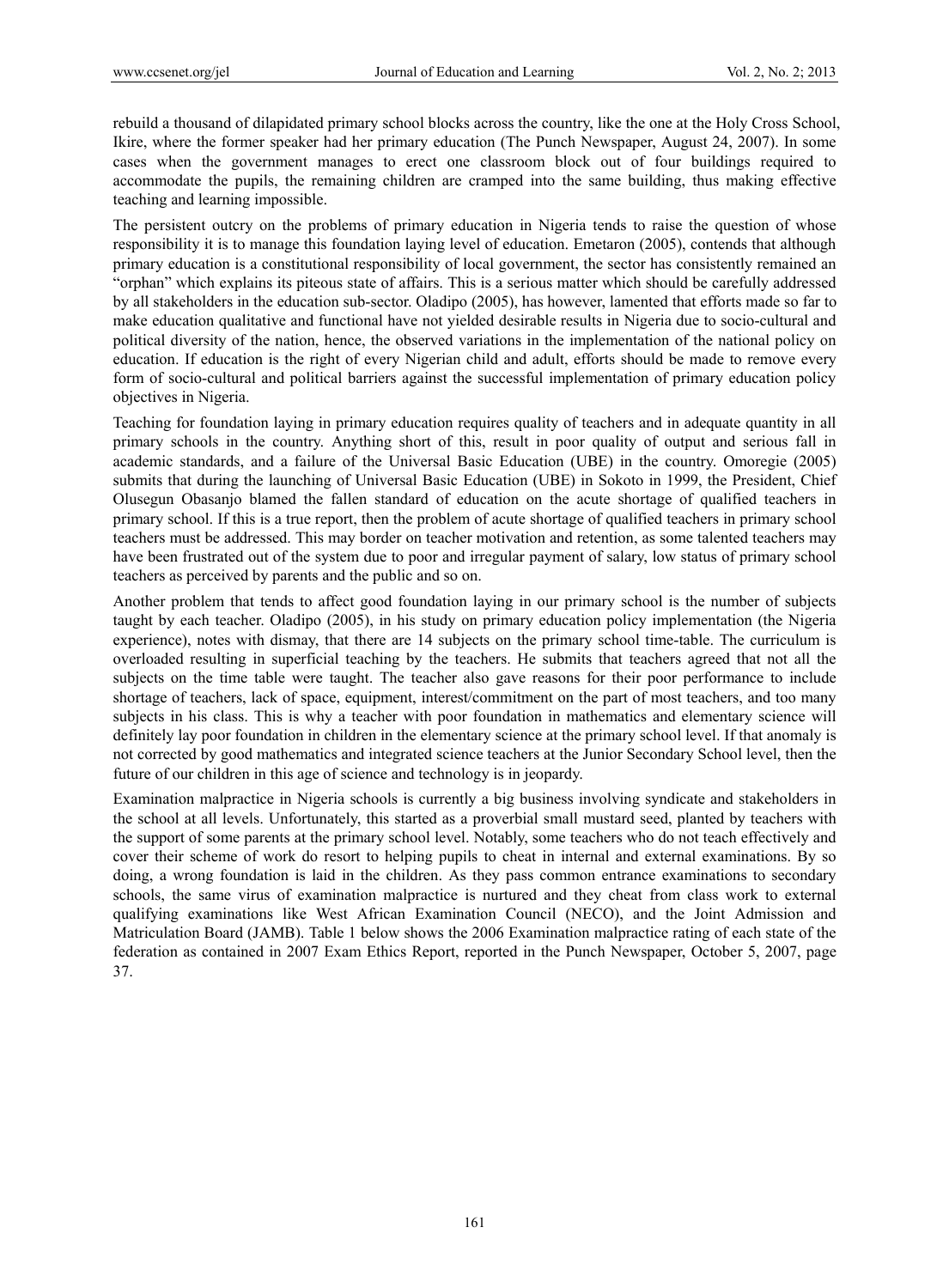| S/N    | <b>State</b> | No.<br>of<br><b>Total</b><br>Candidates | Total No. of<br>Candidates | <b>Examination</b><br>Malpractice | <b>Exam Malpractice</b><br><b>Ranking (Rating)</b> |
|--------|--------------|-----------------------------------------|----------------------------|-----------------------------------|----------------------------------------------------|
|        |              | Involved                                | Sat                        | <b>Index 2006</b>                 |                                                    |
| 1.     | Bornu        | 3416                                    | 19790                      | 17.26                             | $\overline{1}^{\rm st}$ (37)                       |
| 2.     | Abia         | 4085                                    | 27034                      | 15.11                             | $2^{nd}$ (36)                                      |
|        |              |                                         |                            |                                   |                                                    |
| 3.     | Enugu        | 5387                                    | 38215                      | 14.10                             | $3^{rd}$ (35)                                      |
| 4.     | Imo          | 3867                                    | 31366                      | 12.33                             | $4^{th}$ (34)                                      |
| 5.     | Bayelsa      | 1221                                    | 10090                      | 12.10                             | $5^{th}(33)$                                       |
| 6.     | Lagos        | 18335                                   | 153419                     | 11.95                             | $6^{th}(32)$                                       |
| 7.     | Ebonyi       | 3274                                    | 29922                      | 10.94                             | $7^{th}(31)$                                       |
| 8.     | Cross River  | 2887                                    | 28779                      | 10.03                             | $8^{th}$ (20)                                      |
| 9.     | Rivers       | 7368                                    | 73612                      | 10.01                             | $9^{th}$ (29)                                      |
| $10\,$ | Edo          | 5330                                    | 64463                      | 8.27                              | $10^{th}$ (28)                                     |
| 11.    | Benue        | 3575                                    | 4347                       | 8.22                              | $11^{th} (27)$                                     |
| 12.    | Nasarawa     | 1811                                    | 27704                      | 6.54                              | $12^{th}$ (26)                                     |
| 13.    | Kogi         | 2994                                    | 47022                      | 6.54                              | $12^{th}$ (26)                                     |
| 14.    | Ondo         | 1998                                    | 31550                      | 6.33                              | $14^{th}$ (24)                                     |
| 15.    | Taraba       | 785                                     | 14009                      | 5.60                              | $15^{th}(23)$                                      |
| 16.    | Osun         | 2036                                    | 37255                      | 5.47                              | $16^{th} (22)$                                     |
| 17.    | Kaduna       | 2371                                    | 45526                      | 5.21                              | $17^{\text{th}} (21)$                              |
| 18.    | Adamawa      | 1032                                    | 24784                      | 4.16                              | $18^{th} (20)$                                     |
| 19.    | Ekiti        | 743                                     | 18663                      | 3.98                              | $19^{th}(19)$                                      |
| 20.    | Kwara        | 854                                     | 21945                      | 3.89                              | $20^{th}$ (18)                                     |
| 21.    | Anambra      | 1005                                    | 27325                      | 3.68                              | $21^{st}(17)$                                      |
| 22.    | Akwa Ibom    | 1631                                    | 45055                      | 3.62                              | $22nd$ (16)                                        |
| 23.    | Ogun         | 1414                                    | 43167                      | 3.28                              | $24^{th}(15)$                                      |
| 24.    | Yobe         | 369                                     | 11409                      | 3.23                              | $24^{th}$ (14)                                     |
| 25.    | Jigawa       | 220                                     | 7698                       | 2.88                              | $25^{th}(13)$                                      |
| 26.    | Oyo          | 1456                                    | 54454                      | 2.68                              | $27^{\text{th}}$ (12)                              |
| 27.    | Delta        | 617                                     | 23223                      | 2.66                              | $27^{\text{th}}(11)$                               |
| 28.    | Plataeu      | 692                                     | 31265                      | 2.21                              | $28^{th}(10)$                                      |
| 29.    | Kano         | 628                                     | 29129                      | 2.16                              | $29^{th}(9)$                                       |
| 30.    | Niger        | 437                                     | 20741                      | 2.11                              | $30^{th}$ (8)                                      |
| 31     | Gombe        | 140                                     | 6688                       | 2.09                              | $31^{\rm st}(7)$                                   |
| 32.    | Sokoto       | 273                                     | 13581                      | 2.01                              | 32 <sup>nd</sup> (6)                               |
| 33.    | Zamfara      | 193                                     | 9910                       | 1.95                              | $33^{rd}(5)$                                       |
| 34.    | Bauchi       | 164                                     | 8846                       | 1.85                              | $34^{th}(4)$                                       |
| 35.    | Katsina      | 254                                     | 17538                      | 1.45                              | $35^{th}(3)$                                       |
| 36.    | Kebbi        | 53                                      | 7593                       | 0.70                              | $36^{th}(2)$                                       |
| 37.    | Abuja        | 24                                      | 8022                       | 0.30                              | $37^{\text{th}}(1)$                                |
|        | Total        | 82841                                   | 1154266                    | 7.19                              |                                                    |

Table 1. 2006 Exam Malpractices Rating of States in Nigeria

Note: Highest Examination Malpractice Rating = 37

Lowest Exam Malpractice Rating = 1

Source: The Punch News-Paper Friday October 5, 2007 p. 37.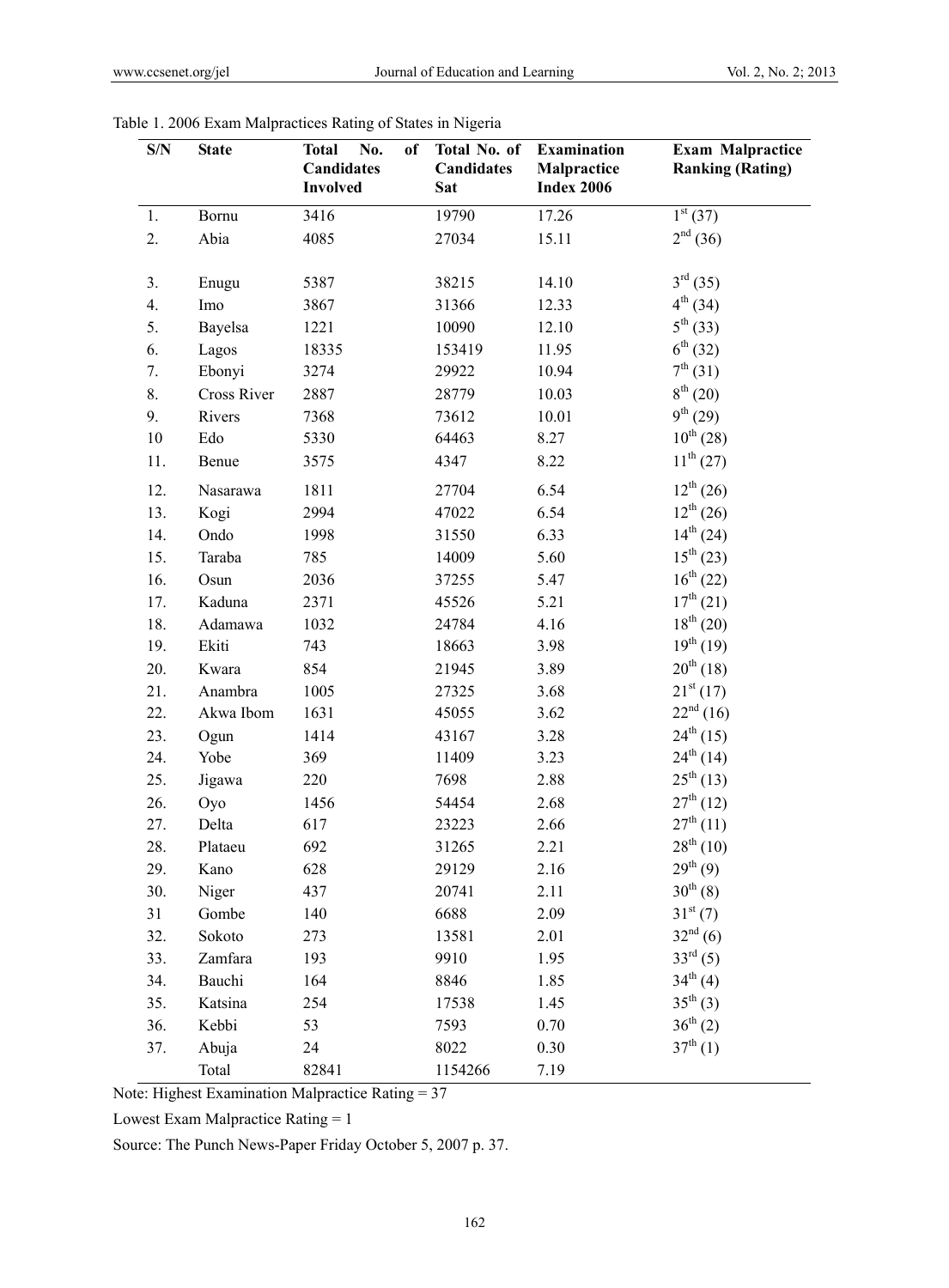The report as captured by Olugbile (2007) indicates that Nigeria loss N107b to exam malpractices in five years. Moreover, it added that examination malpractices have metamorphosed into organized crime controlled by syndicates with links in education ministries, examination boards, and educational institutions. Accordingly, supervisors, invigilators and examiners are now part of the syndicate rings extorting money from students in examination halls or prior to it. This is a death trap in our educational system that must be removed at all cost starting from the primary school level.

# **4. Conclusion**

The output of our primary schools are the ones that are fed into our secondary schools, hence, the quality of foundation laid for learning of comprehension and understanding determine how they will perform in secondary and tertiary levels of education. This discussion on primary school as a foundation of education in Nigeria calls for urgent attention on the issues raised in this paper which portrays the state of the art in our primary schools. The quality of student admitted into higher education in Nigeria is generally observed as very poor. It is therefore expected that the concerns raised shall be passionately looked into by the stakeholders in the education sector with a view to ensuring that a solid foundation is truly laid at the primary school level as a way of ensuring technologically and scientifically oriented outputs for other levels of education in the country.

## **5. Recommendations**

Primary education is the foundation on which all other levels of education are laid. Such foundation should therefore be strong, reliable and capable of withstanding all forms of pressure – atmospheric, socio-cultural, ethnic and economic pressures. In other words, the relevant providing agencies – governmental and private, should provide all it takes to lay the solid foundation expected at the primary school level of education in Nigeria. On this premise, it is therefore recommended that:

Government should ensure that the implementation of national policy on primary education by state owned and private institutions are closely monitored to ensure uniformity in quality of output from our nation's primary schools.

b. Funding for primary education should be shared among the Federal, States and Local Government on a reasonable ratio in their annual budgets for education.

c. All primary schools in Nigeria, irrespective of where they are located should be given a face-lift with modern infrastructure – Administrative building, classrooms, introductory technology workshops, library equipment and all relevant materials to ensure effective teaching and learning.

d. Teaching in primary schools should not be open to whoever wants to teach for a living. Only professionally trained, talented and well screened teachers should be employed to teach in primary schools.

e. A new salary structure for teachers should be implemented to enhance their job satisfaction and retention.

f. Only experienced primary school teachers should be assigned to teach and lay solid foundation in junior classes.

g. To check incidence of examination malpractices in primary schools, teachers should be made to teach effectively and cover their scheme of work sufficiently. Moreover, only teachers of proven integrity and good conduct should be assigned to supervise/invigilate internal and external examinations. Those caught in examination malpractices such as students, teachers, invigilators and supervisors should be made to face the existing law which should be activated.

#### **References**

Adesina, A. D. O., & Ajayi A. A. (2006). Elementary Educational Programmes in Nigeria: Achievements, Problems and Challenges. *Nigerian Journal of Curriculum Studies, 13*(1), 34-44.

- Alibi, A. T. (2001). Effective Management Strategies for a Free and Compulsory School System in Kwara State. *Current Issues in Educational Management in Nigeria, 2*(1), 24-37.
- Alani, R. A. (2005). Deregulation of the Ownership and Management of Primary and Secondary Schools in Nigeria: Issues and Policy Options from Planners Perspective. *Deregulation the Provision and Management of Education in Nigeria, 4*(1), 40-47.
- Amadi, M. N. (2007). Management and Integration of Information and Communication Technology in Distance Learning in Nigeria. *Journal of Education Management, 6*(1), 233-240.
- Anukam, I. L. (2001). Investigating Factors Influencing Primary School Pupils Learning Achievement in Imo State. *Current Issues in Educational Management in Nigeria, 3*(1), 71-99.